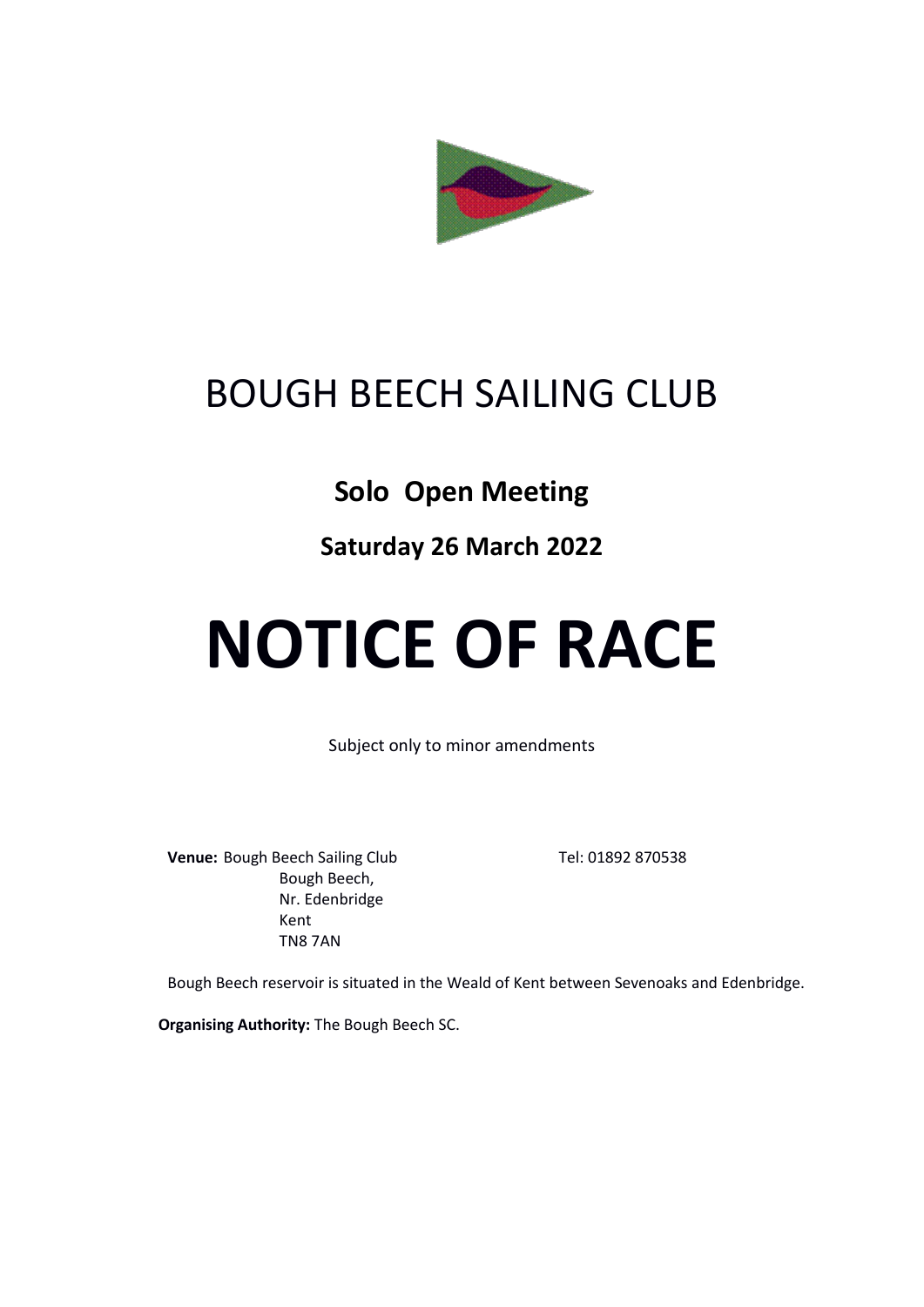#### **1. Rules:**

1.1. The series will be governed by the rules as defined in the World Sailing Racing Rules of Sailing (RRS) 2021 - 2024, the RYA prescriptions, This Notice of Race (NOR) and the Sailing Instructions (SIs).

1.2. In the event of any conflict between these Rules, those of Sailing Instructions shall prevail.

1.3 The exoneration penalty (and the advisory and RYA Arbitration) of the RYA Rules disputes procedures will be available.

1.4. RRS 29.2; RRS 35; RRS 40.2; RRS 60.1(a); RRS 64.2; RRS A4. RRS A5; A9(a); Race signals ICF "L" and Appendix S 11.1. The changes will appear in full in the Sailing Instructions. The Sailing Instructions may also change other racing rules.

#### **2. Safety Regulations**

**2.1 [DP] Adequate personal buoyancy must be worn by all persons at all times when afloat and on the pontoon jetty, except briefly while adjusting clothing or personal equipment. This changes RRS Rule 40 and the preamble to Part 4, and BBSC Club Byelaw E8.** 

**Buoyancy must be appropriate to the size and weight of the individual and the activity in which they are engaged and must be worn in accordance with the manufacturer's guidelines. It is the responsibility of each individual, or in the case of a child, their parent, guardian or support person to ensure this.** 

#### **3. Eligibility & Entry.**

3.1 All Entrants must be members of an RYA affiliated club or personal members of the RYA 3.2 The series is open to National Solo dinghies. Boats may only be entered using the official entry form.

3.3 Eligible boats may enter either by completing the entry form available on-line at [www.boughbeechsc.org.uk](http://www.boughbeechsc.org.uk/) and sending it, together with the required fee to Bough Beech Sailing Club, Winkhurst Green Road, Bough Beech, Nr. Edenbridge, Kent, TN8 7AN to arrive before 20 March or by entering on the day at the club.

3.4 Entries will be accepted up to 1015hrs on the race days for those entering on the day.

#### **5. Fees.**

- 5.1 Required series fees are as follows: £15 per boat.
- 5.2 Cheques should be made payable to "Bough Beech SC" and accompany the entry form.

#### **6, Schedule.**

- 6.1 Registration will take place in the club house from 09.30 hrs.
- 6.2 A briefing will be held at 10.15hrs
- 6.3 Times of races.

Race 1 1100 hrs

Race 2 As soon as possible after race 1

- **6.4 The Race Committee may at its discretion start races 3 and 4 as soon as possible after Race 2, or after a break ashore.**
- 6.5 No warning signal for races will be given after 15.15 hrs.

#### **7. Sailing instructions.**

7.1 The sailing Instruction will be available on the club website and on the official notice boards in the clubhouse.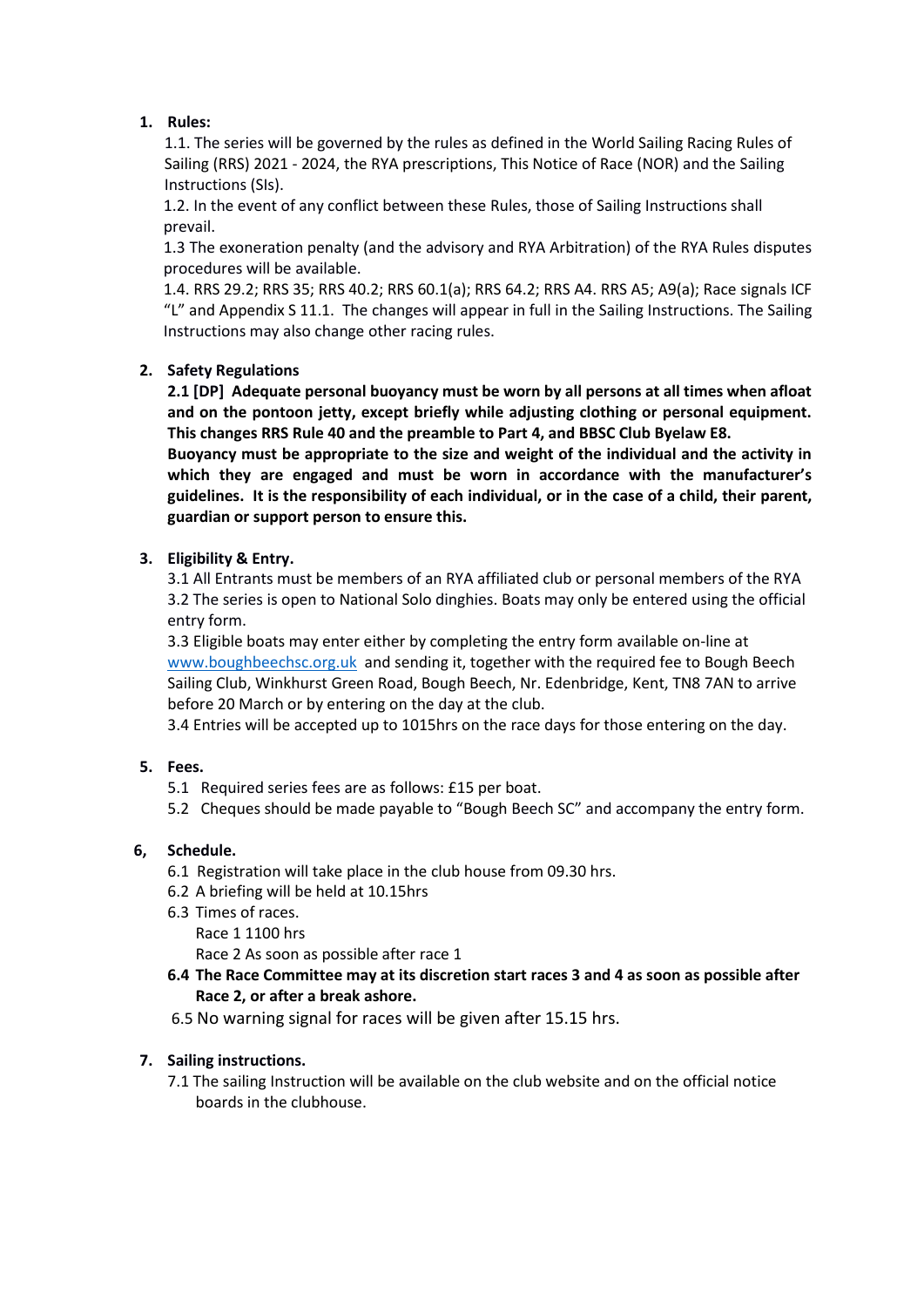#### **8. The Courses.**

7.1 The courses to be sailed will be defined in the sailing instructions and displayed at the club.

#### **9. Scoring.**

9.1 The scoring system of RRS Appendix A.4 will apply (see RRS 90.3).

9.2 A minimum of one race is required to be completed to constitute the series. 9.3 The number of races a boat may exclude from her score (or the number of races to count) will depend upon the number of races completed as follows:

Number of races completed Races to count

- **4 races completed 3 races to count**
- 
- 
- **1 race completed 1 race to count**

- **3 races completed 2 races to count 2 races completed 2 races to count**
	-

#### **10. Radio Communications.**

10.1 Except in an emergency, a boat shall neither make radio transmissions while racing nor receive radio communications not available to all boats. This restriction also applies to mobile telephones.

#### **11. Prizes.**

11.1 The Bough Beech Organising Committee will award prizes at its discretion.

#### **12. ADVERTISING.**

12.1 .Boats may display advertising supplied by the organising authority.

#### **13. Risk Statement**

13.1 RRS 3 states: 'The responsibility for a boat's decision to participate in a race or to continue to race is hers alone.' By participating in this event each competitor agrees and acknowledges that sailing is a potentially dangerous activity with inherent risks. These risks include strong winds and rough seas, sudden changes in weather, failure of equipment, boat handling errors, poor seamanship by other boats, loss of balance on an unstable platform and fatigue resulting in increased risk of injury. **Inherent in the sport of sailing is the risk of permanent, catastrophic injury or death by drowning, trauma, hypothermia or other causes.**The organising authority will not accept any liability for material damage or personal injury or death sustained in conjunction with or prior to, during, or after the regatta.

#### **14. Insurance.**

14.1 It is a condition of entry that each participating boat shall be insured with valid thirdparty liability insurance with a level of cover adequate to cover all third party claims.

#### **15. Rights and Copyright**

15.1 By participating in this event, a competitor automatically grants to the Organising Authority the right in perpetuity to make, use and show at their discretion any motion pictures, still pictures and live, taped or filmed television and other reproductions of him/her during this long series event and of all of his/her material related to the championship, without compensation.

#### **16. Data Protection**

16.1 In order to manage the events, information provided by competitors will be held on a database. The management of personal information and images (as in NOR 15) will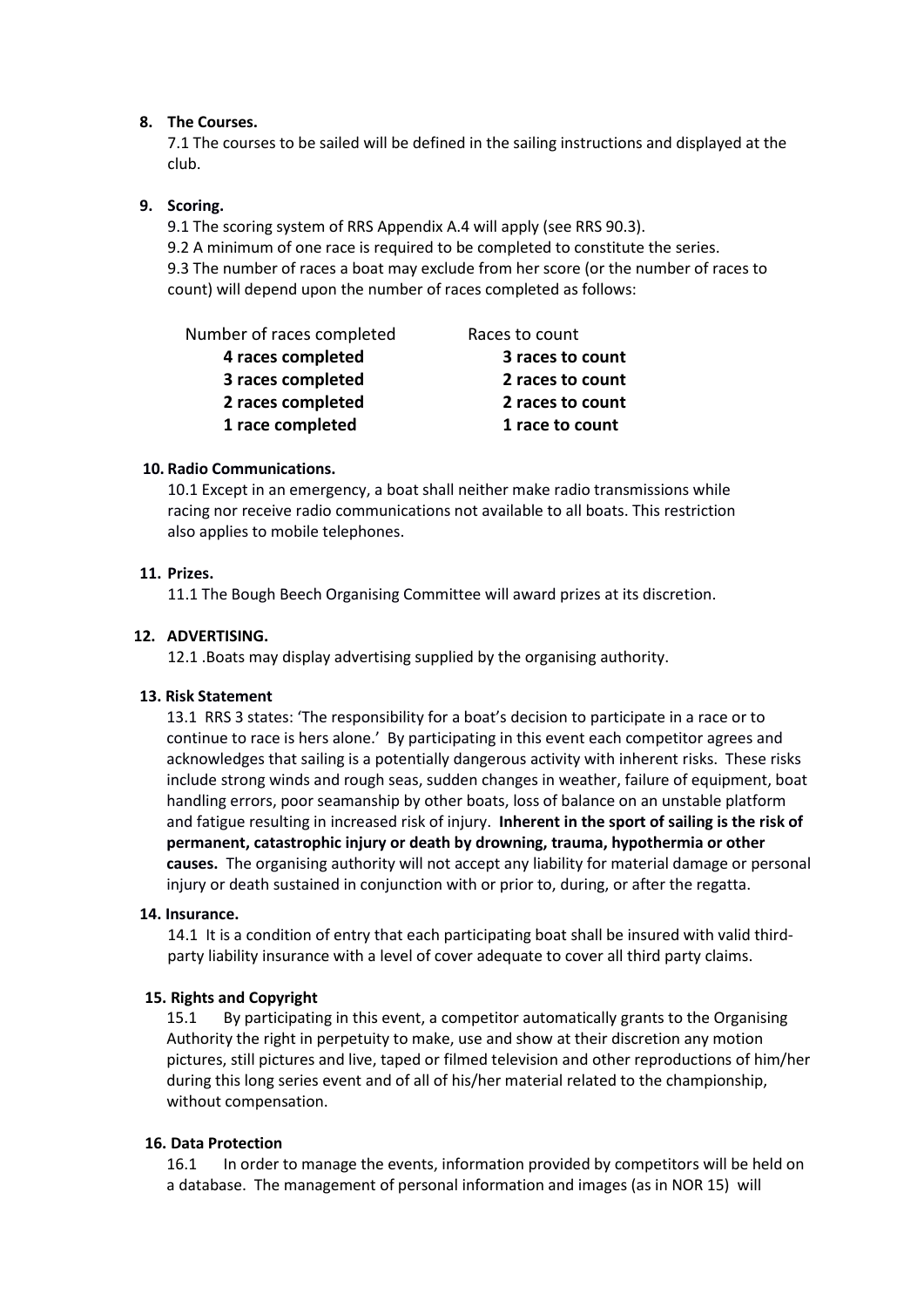comply with the Club's Privacy Policy [http://www.boughbeechsc.org.uk/wp](http://www.boughbeechsc.org.uk/wp-content/uploads/docs/BBSC-Privicy-policy.pdf)[content/uploads/docs/BBSC-Privicy-policy.pdf](http://www.boughbeechsc.org.uk/wp-content/uploads/docs/BBSC-Privicy-policy.pdf) and Data Protection Guidelines. [http://www.boughbeechsc.org.uk/wp](http://www.boughbeechsc.org.uk/wp-content/uploads/docs/BBSC-Data-Protection-Guidelines.pdf)[content/uploads/docs/BBSC-Data-Protection-Guidelines.pdf](http://www.boughbeechsc.org.uk/wp-content/uploads/docs/BBSC-Data-Protection-Guidelines.pdf)

The Organising Committee, BBSC February 2022

### **See below for additional information**